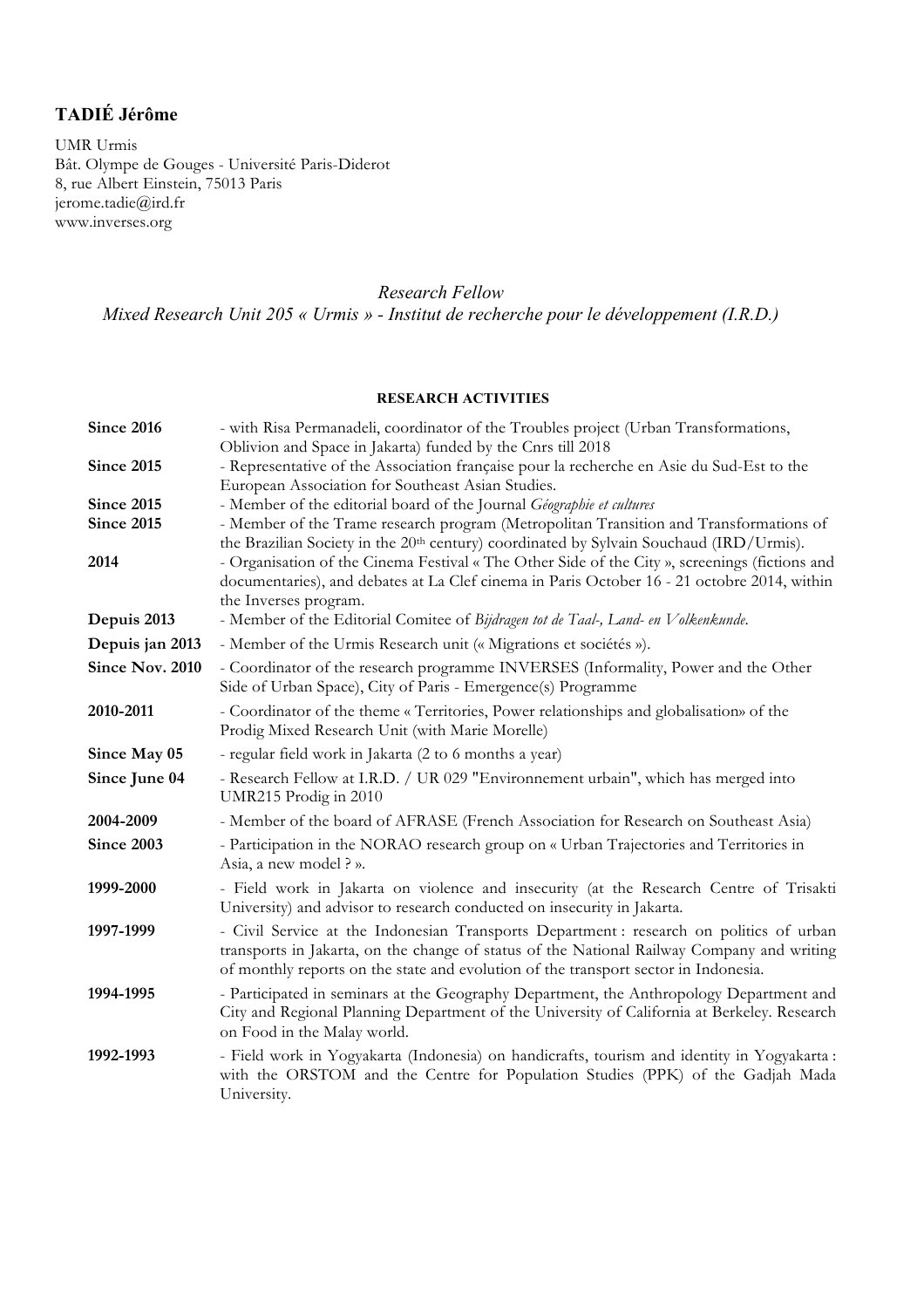#### **EDUCATION**

- **Dec. 2002 Doctorate in Geography and Planning** of the University of Paris IV-Sorbonne : *Les territoires de la violence à Jakarta* [*Territories of Violence in Jakarta*] under the supervision of Professor J.-R. Pitte. Distinction: *très honorable avec félicitations du jury à l'unanimité*.
	- **1996 Indonesian Diploma (D.U.L.C.O.)** from the National Institute for Oriental Languages and Civilisations (INALCO), Paris.
	- **1995 D.E.A. [Masters] « Geography and Planning »**, University of Paris IV-Sorbonne (seminars attended at University of California in Berkeley). Thesis under the supervision of Professor J.-R. Pitte : *L'Evolution de l'alimentation en Indonésie. Position du problème et possibilités de recherches* [*The Evolution of Food in Indonesia. State of the Question and Research Perspectives*] .
	- **1994** Admitted to the Geography « **agrégation externe** ».
	- **1993 Maîtrise [B.A.] of Geography** under the supervision of Professor J.-R. Pitte : *Le Maintien d'un quartier spécialisé au sein de la ville de Yogyakarta (Indonésie) : étude géographique de l'influence de l'artisanat d'argent sur Kotagede* [*The Sustainability of a Specialised Neighbourhood in Yogyakarta (Indonesia) : Geographical Study of the Impact of the Silver crafts on Kotagede*], University of Paris IV-Sorbonne.
	- **1992 Licence (B.A.) of Geography**, University of Paris IV-Sorbonne.
	- **1991-1996** Student at the **Ecole normale supérieure** (rue d'Ulm).
		- **1988 Certificate of Proficiency in English** of the University of Cambridge (U.K.).

#### **MAIN PUBLICATIONS**

- *-* « Nuits américaines à Manille. Centres d'appels et nouveaux quartiers nocturnes »*, Sociétés politiques comparées*, 38, jan.-avr. 2016.
- « Jakarta, une capitale sous contrôle ? », in R. Madinier (ed.), *Indonésie contemporaine*, Paris & Bangkok, Les Indes savantes & Irasec, 2016, p.97-110.
- *-* « Night and Invisibility in Jakarta », *Lo Squaderno*, no.35, march 2015, p. 35-37.
- *-* with Risa Permanadeli : « Night and the City: Clubs, Brothels and Politics in Jakarta », *Urban Studies*, 2015, Vol 52(3), p.471-485 (DOI: 10.1177/0042098014537692).
- with Risa Permanadeli : « Understanding the Imaginaries of Modernity in Jakarta. A Social Representation of Urban Development in Private Housing Project », *Papers on Social Representations*, Volume 23, p. 22.1-22.33, 2014*.*
- « De nouveaux quartiers d'affaires nocturnes? Externalisation des centres d'appel et standardisation de la nuit dans la métropole de Manille », in A. Leblanc, J-L Piermay, P. Gervais-Lambony, M. Giroud, C. Pierdet, S. Rufat (ed.), *Métropoles en débat : (dé)constructions de la ville compétitive*, Nanterre, Presses universitaires de Paris Ouest, 2014, p.189-205.
- « Fires, Urban Environments and Politics in Contemporary Jakarta (1966-2007) », *in* G. Bankoff, U. Luebken, J. Sand *Flammable Cities: Fire, Urban Environment, and Culture in History*, Wisconsin University Press, Madison (*forthcoming*).
- *Wilayah Kekerasan di Jakarta*, Masup Jakarta, Jakarta, 2009, 324p.
- « La Ville face à ses marges. Introduction » (with A.Sierra), *Autrepart*, no 45, 2008, p.3-13 (http://www.autrepart.ird.fr/editos/edito45.htm).
- with Alexis Sierra, direction of the special issue: « La Ville face à ses marges », *Autrepart*, no 45, 2008.
- Texier Pauline, Tadié Jérôme, Gaillard Jean-Christophe, « La gestion des inondations au sein des quartiers informels de Jakarta: politiques publiques et réponses des populations », *Les Cahiers de Préludes*, n°11, 2007, p. 41-60.
- *- Les Territoires de la violence à Jakarta*, Belin, collection « Mappemonde », Paris, 2006, 317p.
- « Les Caïds et la ville à Jakarta », *Revue Tiers Monde*, no 185, January-March 2006, p.75-90.
- "Fire, Arson and Control of Urban Space in Contemporary Jakarta", *Trialog*, no 89, 2006.
- "The Hidden Territories of Jakarta" *in* P.J. Nas (ed.), *The Indonesian Town Revisited*, Munster et Singapore, Lit Verlag et ISEAS, 2002, p.402-423.
- « Les batailles de quartier à Jakarta », *Géographies. Bulletin de l'Association de géographes français*, no.3, September 2001, p.235-245.
- Map of Jakarta published in *Le Courrier de l'UNESCO*, June 1999, p.26.
- « Kota Gede : devenir identitaire d'un quartier périphérique historique de Yogyakarta » *in* D. Guillaud, M. Seysset et A. Walter (ed.), *Le Voyage inachevé…Hommage à Joël Bonnemaison*, Paris, ORSTOM - PRODIG, 1998, p.379-384.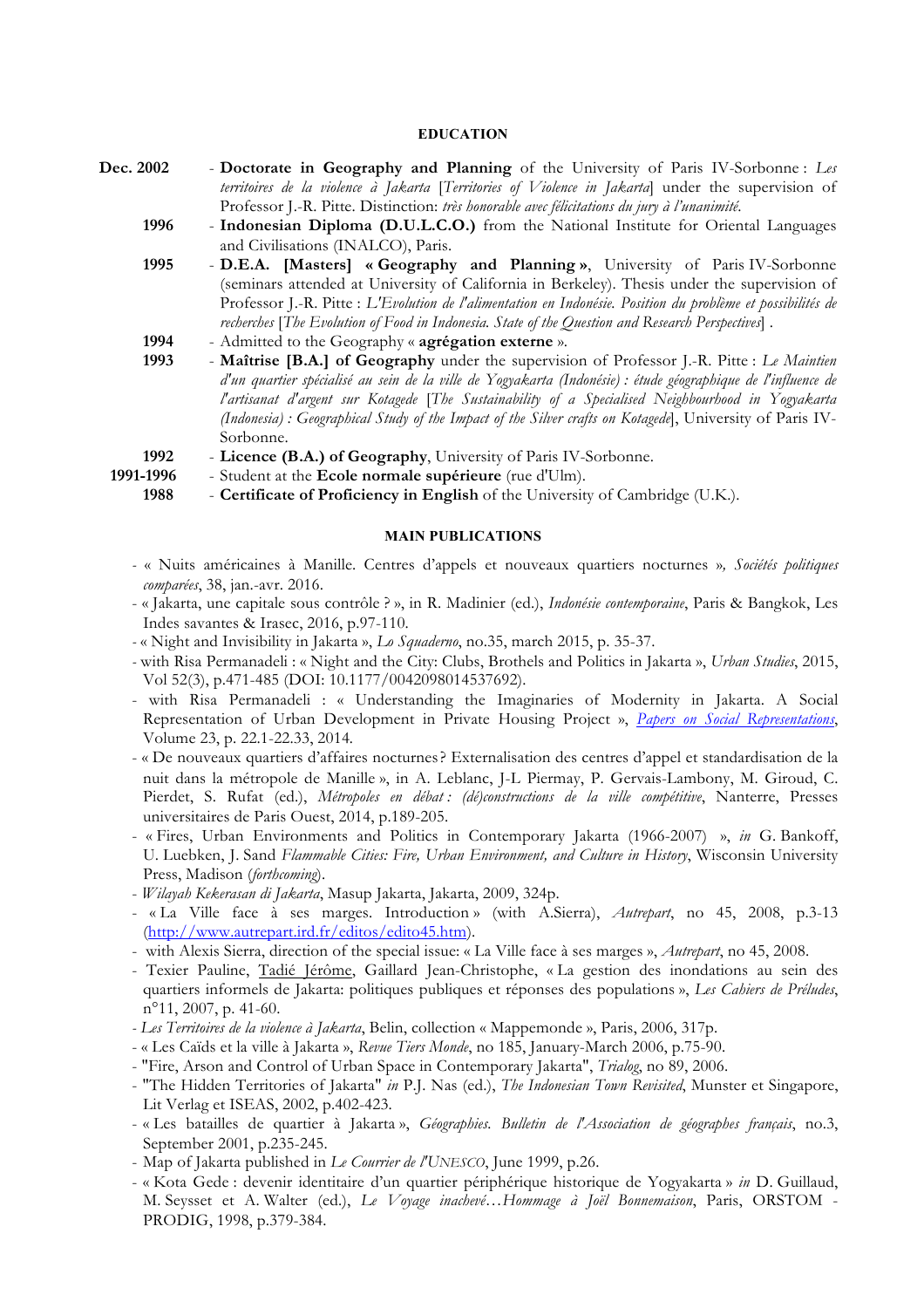#### **COMMUNICATIONS**

- 3 Octobre 2015 : « Du Fantôme à la ville : représentation et expérience des fantômes à Jakarta », Festival international de géographie de Saint-Dié-des-Vosges.
- 2 Octobre 2015 (with F. Barthe-Deloizy) : « Les Lieux rêvés des stars : géographie et presse people », Festival international de géographie de Saint-Dié-des-Vosges.
- 23 September 2014 (with F. Barthe-Deloizy) : « Le Génie est-il (encore) dans le lieu ? D'un monde à l'autre : esprits, fantômes et autres entités », Conference « Géographie et cultures : le "tourment culturel" », Centre culturel international de Cerisy-la-Salle, 22 - 27 September 2014.
- 24 May 2014 : « La Ville précaire : habiter les marges urbaines », table ronde dans le cadre du projet « La Fin des cartes ? Territoires rêvés, territoires normalisés », UFR d'arts plastiques et sciences de l'art de l'université Paris I, espace Khiasma, Les Lilas.
- 27 June 2013 (with Risa Permanadeli) : « Who's Afraid of Jakarta at Night ? Mythical Spaces, Spirits and Ghosts in the City », International Conference of Asian Scholars, Macao.
- 11 June 2013 : « Kehidupan Malam Jakarta », lecture at the Komunitas Salihara, Jakarta.
- 20 January 2012 : « Les Nouveaux Quartiers de centres d'appel à Manille, entre logiques globales et déséquilibres locaux. », conference « La Ville compétitive, à quel prix ? », Université Paris Ouest Nanterre La Défense, Nanterre.
- 2 September 2011: "The Nightshift Revisited. Call Centres and their Workers in Metro Manila", Conference of the Royal Geography Society (avec l'IBG), London.
- 12 April 2011: "Night and the City in Jakarta", communication for hte Panel "Nightscapes: Geography of Urban Nights", Conference of the Association of American Geographers, Seattle.
- 19 October 2010: "Night and the City in Jakarta", communication the workshop "Governance in the greater metropoles of Southeast Asia", Jakarta, French Embassy in Indonesia, Universitas Indonesia, IRD (co-organiser of the conference).
- 7 July 2010 (with Risa Permanadeli) : "Governance, Space and Temporality in Jakarta", communication at the 10th International Conference on Social Representations (CIRS), Tunis.
- 12 September 2009: "Contesting the State through Grassroot Intervention? Fires, Violence and Governance in Contemporary Jakarta", Association of Southeast Asian Studies in the United Kingdom (ASEASUK) Conference ; roundtable : « Contesting the State: Violence, Identity and Sovereign Practices in Southeast Asia », Swansea.
- 5 March 2009 : "The Uses of Disorder: Fires, Politics, and Urban Change in Contemporary Jakarta", invited speaker on the theme "Indonesia on the Eve of Elections: Religion, Politics, and the Use of Disorder", London School of Economics, London.
- 25 Aug. 2008: « Kebakaran dan perubahan perubahan kota Jakarta. Subuah kajian tentang pemanfaatan kebakaran kampung di DKI Jakarta sejak tahun 70an », conference at the common seminar of the Departments of Cultural Studies and Architecture of the Universitas Indonesia, Jakarta (Depok).
- 17 May 2008: "Fires, Urban Environments, and Politics in Contemporary Jakarta (1966-2007)", paper presented at the German Historical Institute (Washington DC) Conference: « Flammable Cities : Fire, Urban Environment and Culture in History », 15-17 May 2008.
- 26 April 2008: "The Use of Disasters: NGOs, Political Parties and Fires in Contemporary Jakarta", paper presented at the joint Conference of the Universities of California at Berkeley and Los Angeles, Center for Southeast Asian Studies: "Ten Years After: Reformasi: New Social Movements in Indonesia, 1998 - 2008", 25-26 April 2008.
- 15 septembre 2007: "Dealing with Ordinary Disasters: Fires, Actors and the Reconstruction of Jakarta's Kampungs", paper presented at the conference of the European Association for Southeast Asian Studies (Euroseas), Naples.
- 14 mai 2007: avec P. Texier et J.-C. Gaillard : « La gestion des inondations au sein des quartiers informels de Jakarta, Indonésie : politiques publiques et réponses populaires », communication aux XXIIIèmes Journées du Développement de l'Association Tiers-Monde « L'Etat malgré tout ? Acteurs publics et développement ».
- 28 November 2006: « In Search of a Sustainable City : Destroying and Rebuilding Jakarta by Fire », communication at the Conference of the Southeast Asian Geography Association (SEAGA), Singapore.